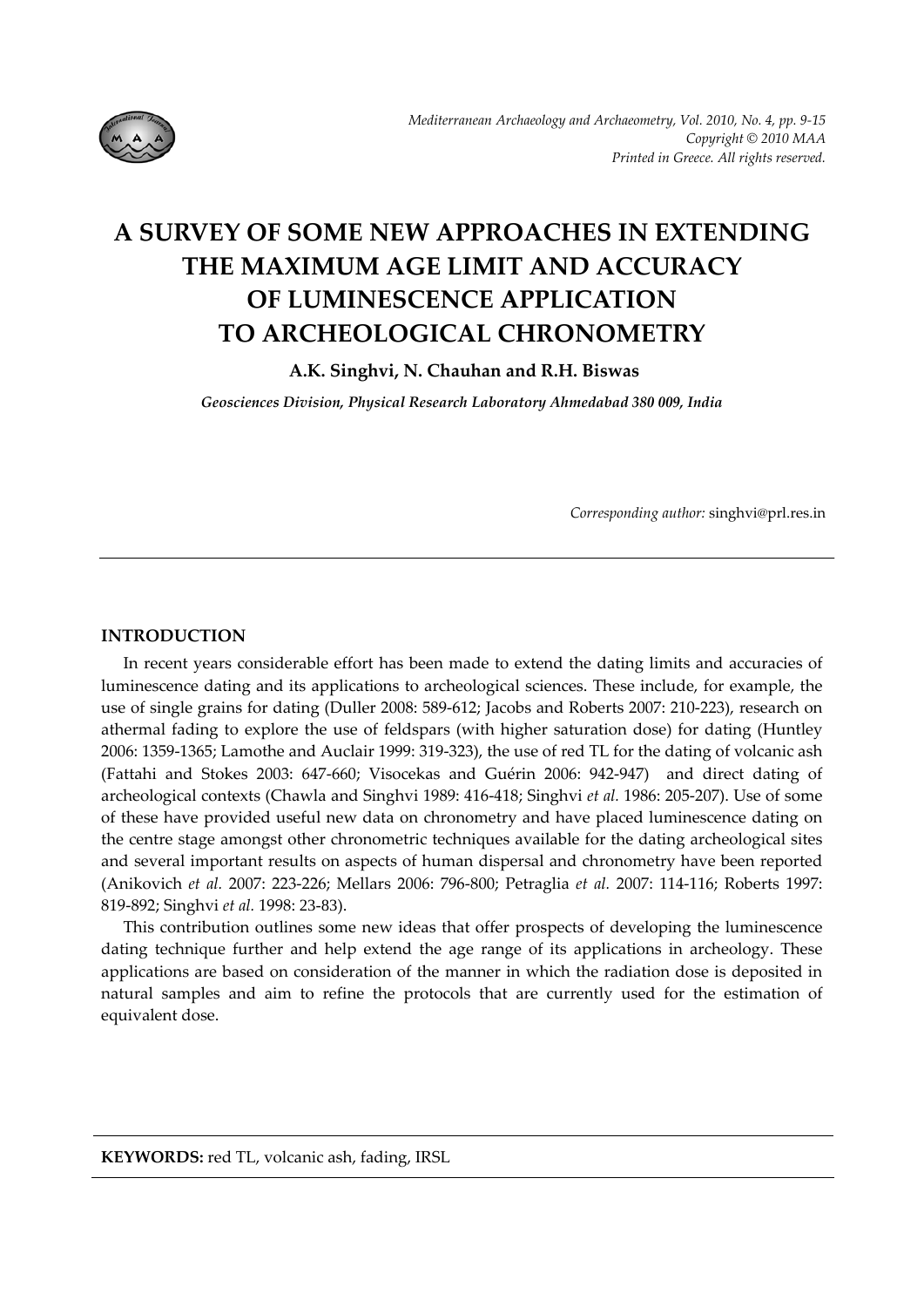# **DATING THE INTERIOR OF LITHIC IM‐ PLEMENTS**

In luminescence dating, quartz has been used widely to provide the burial ages of sedi‐ ments. The maximum achievable age depends on the dose corresponding to the saturation of the luminescence signal and the lifetime of the stable signal. On the basis of lifetime measure‐ ments it has been estimated that the luminescence signal of quartz is stable for 108 ka. How‐ ever, onset of saturation of the luminescence signal at low radiation doses, limits its range of applicability. The saturation of the luminescence signal is typically occurs at ~250Gy (Chawla *et al.* 1998: 53‐63). This restricts maxi‐ mum age obtained from quartz grains to around hundred *ka*, and depends largely upon the absorbed dose rate from the sediment matrix.

In a sediment matrix, the radiation environ‐ ment comprises alpha, beta and gamma radia‐ tions, emitted during the decay of naturally oc‐ curring radioactive isotopes of U, Th series, K and 87Rb. The alpha particle range is limited to only few microns, beta has a range of few mm and gamma dose has a range of about 30cm. Under infinite matrix assumption (Aitken 1985), typically for a 100μm grain, the gamma dose is 25‐30% of the total dose. In large quartz grains that are generally devoid of internal radioactiv‐ ity, the distribution of dose inside the grain from the external radiation environment changes with depth due to very different ranges of the alpha, beta and gamma radiations. As a simple approximation, the alpha and beta dose get attenuated with depth and their contribution is negligible at depths few mm. Thus for a quartzite pebble, the interior of the grain re‐ ceive dose due to only due to gamma radia‐ tions. This suggests that in interior region, the dose rate reduces to a third or a fourth of its original value and, in turn implies that the satu‐ ration of the luminescence signal in this region would occur over much longer time scales. We explored the feasibility of using the interior of large size quartz grains to extend the age range achievable by luminescence (Chauhan *et al.* 2009: 629‐633). In this work, the range of beta particles from different radioisotopes (i.e. 40K,

 $212\text{Bi}$ ,  $214\text{Bi}$  and  $234\text{Pa}$ ) and their relative dose contribution was computed analytically and by us‐ ing Monte Carlo simulations. Fig. 1 shows the variation of dose inside the quartz grain relative to infinite matrix dose in sediment matrix.



**Fig. 1 Attenuation of beta dose inside a quartz grain due to various naturally occurring radionuclides. The radioactivity is considered be external to the grain. Notice that at depths of 2mm most of the beta dose gets attenuated.**

These computations comprised,

- 1. estimation of beta dose profile inside a quartz grain with depth normal to surface using Monte Carlo simulation,
- 2. development of analytical methodology to compute the annual radiation dose and compare with the simulation results,
- 3. estimation of the depth at which beta dose inside quartz grain is reduced to a negligible value, and
- 4. examination of the possible causes that may inhibit the applicability of the new methods.

Result suggest that in large cm size quartz grains, the net beta dose (from all the possible beta emitters) is confined to outer ~2 mm skin. The interior of quartz grain receives radiation dose only due to gamma rays. This is about 30% of the total dose rate which implies that by ana‐ lyzing the interior of a large size quartz grain, dating of a sample which is three to four times older should be possible.

Based on this, we suggest the possibility of directly dating heated or sun exposed, archaeo‐ logical artifacts. Microliths and small lithic im‐ plements are good candidates to be used for dating by this approach, considering that often these were heated to a high temperature to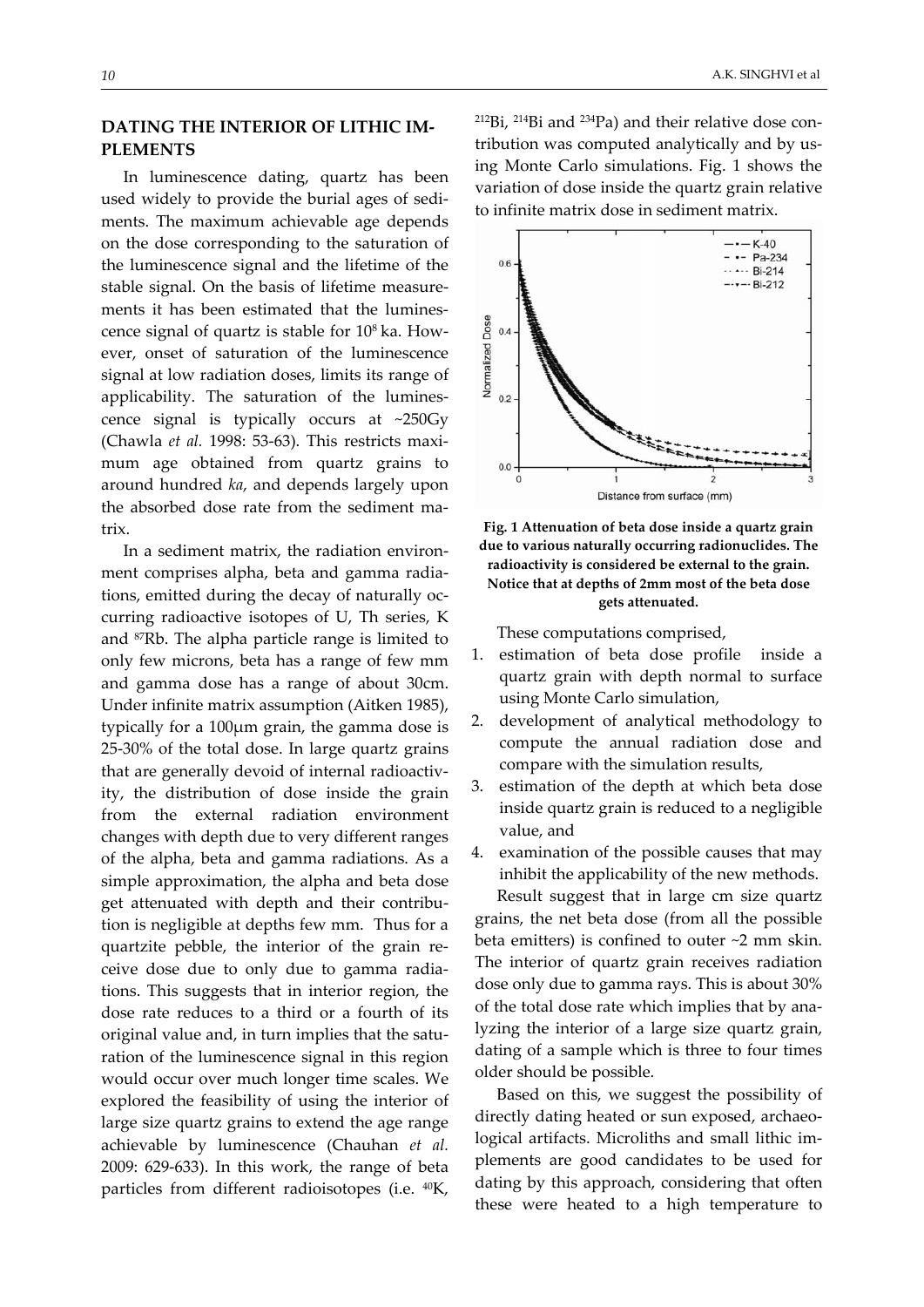#### *OF LUMINESCENCE APPLICATION TO ARCHEOLOGICAL CHRONOMETRY*

make it easy to shape them. Further, at times some of the implements are translucent and this fact further ensures that their geological lumi‐ nescence can he photobleached by daylight during their manufacture, use, disposal and eventual burial. Initial experiments with large (~ cm sized) pieces of quartz indicated that their interior regions were also well bleached partly due to the presence of multiple cleave plains and fractures, that ensured multiple reflections of light in the lattice and hence bleaching. The extraction of the interior of the grains is nontrivial and two possible approaches are, 1) Hy‐ drofluoric acid etching for extended periods, or 2) the imaging of a slice (taken normal to the grain surface) towards the interior and using imaging techniques to measure the spatial dis‐ tribution of dose through the sample matrix. This can be done using the spatially resolved luminescence measurement system analogous to that initiated by Greilich *et al.* (2005: 645‐665). A system for spatially resolved luminescence is being constructed at our laboratory and such cases of the interior of lithic implements will then be examined via the paleodose gradient in a slice through its interior. Also, it should in principle be possible to dates lithic implements with finite internal radioactivity due to the fact that only a part of the beta dose arising from the internal radioactivity is trapped inside the volume considered. In this context we also refer to an early works by Liritzis (1980: 242‐251) and Huntley and Prescott (2001: 687‐699), who ex‐ ploited low dose environments for dating over an extended time range.

# **SENSITIVITY CHANGES DURING NATU‐ RAL LUMINESCENCE MEASUREMENTS‐ THE IMPROVED SAR PROTOCOL**

Generally, the Single Aliquot Regeneration (SAR) protocol (Murray and Wintle 2000: 57‐73) is used to estimate the dose deposited in a sediment matrix. In this protocol, the sensitivity change during measurement is monitored by a test dose (TD) signal. The natural and regenera‐ tion luminescence signals are normalized by the TD luminescence signal. This procedure there‐ fore corrects for sensitivity change during a dose measurement cycle. However, it has often been observed that the intensity of a natural aliquot lies way above the intensity of the re‐ generated curve and often the regenerated in‐ tensity even saturates well below the natural intensity. Such a situation can only arise when the sensitivities (luminescence intensity per unit mass per unit dose) are different, that is, the natural luminescence and the regenerated luminescence signals are recorded with different sensitivities. It was therefore pointed out that a finite change in sensitivity can occur during the pre‐heating measurement of natural OSL and consequently the SAR protocol as used now does not fully correct for the sensitivity changes. Laboratory studies indicated that such sensitivity changes during OSL readout and preheat cycles can be significant (up to 30% or more) and can therefore cause significant systematic errors or even make a sample unsuit‐ able for analysis (e.g. the case of natural signal exceeding the saturation limit of the regenera‐ tion signal) as shown in Fig. 2.



**Fig. 2Changes in the sensitivity of 110°C peak during the measurement cycles. The large steps of changes are due to preheats. The SAR protocol corrects for these effectively but the initial change is not included. The area under the peak from 90**°**C to 120**°**C was integrated to obtain the intensity of the110**°**C peak**

With this proviso, we recommend additional measurement steps for the analysis of a sample using SAR protocol. This correction procedure assumes that the 110°C quartz OSL peak (Murray and Roberts 1998: 503‐515) can be used as a surrogate for the OSL sensitivity of the sample (a correlation that ideally should be established for each sample). In this protocol the ratio of the 110°C TL peak response for TD, re‐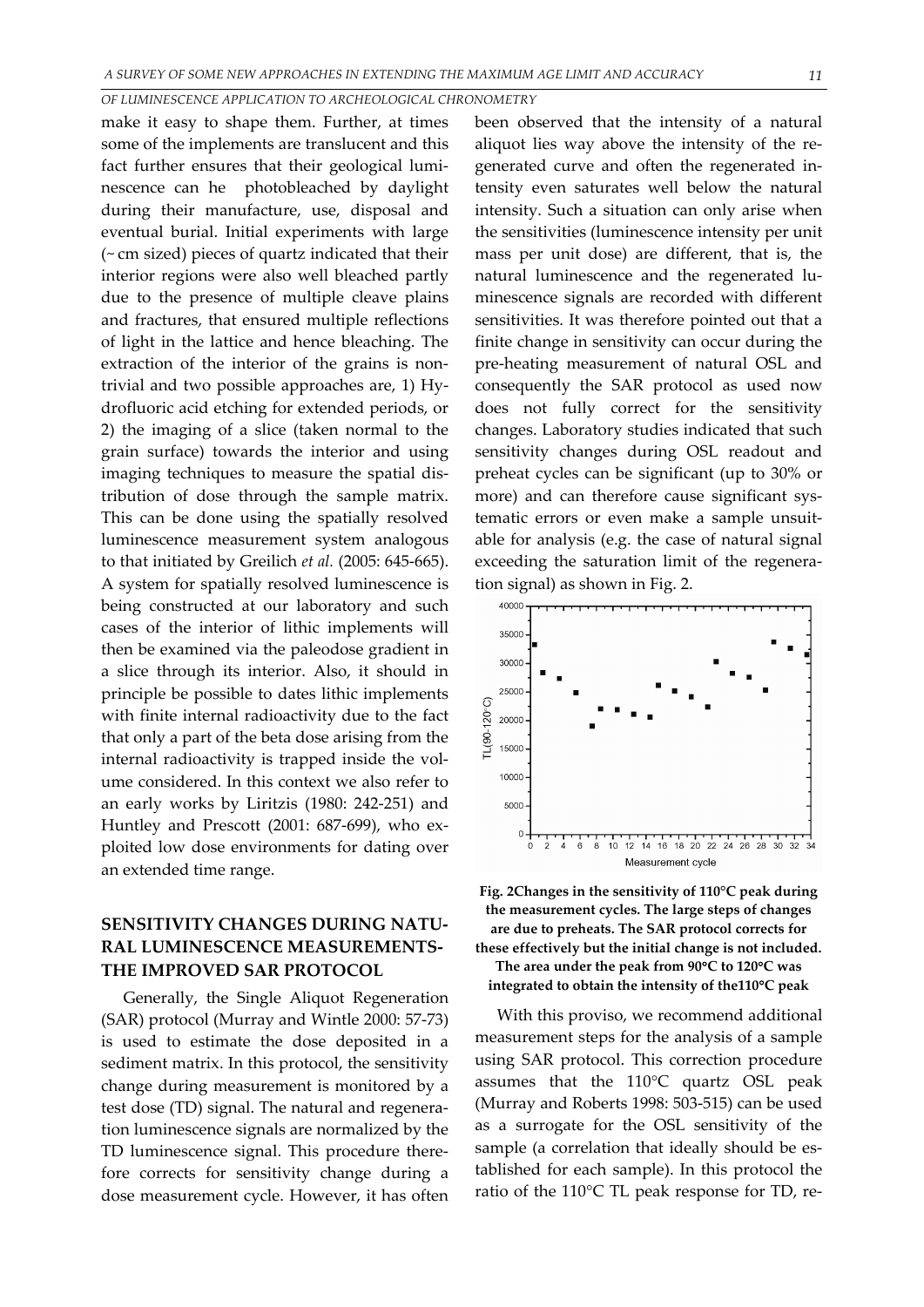corded before and after the measurement of natural OSL and this ratio is used to correct for the sensitivity change during OSL measure‐ ments (Fig. 3).



**Fig. 3 The protocol for sensitivity correction during the preheat and readout of the natural OSL. The intensities of steps 2 and 5 provide the correction factor NCF.**



**Fig. 4 Changes in the distribution of SAR paleodoses with and without NCF correction. Notice the reduc‐ tion in the spread and the shift in the mean value.**

This ratio is termed the Natural sensitivity Correction Factor (NCF) and is used to ensure that the natural OSL and the regenerated OSL are compared with the same sensitivity. The remainder of the protocol remains similar as for

the SAR protocol. Finally the equivalent dose is obtained by subtracting the TD value (given prior to natural OSL measurement) from the obtained dose value. Fig. 4 gives the paleodose distribution of a sample and it is clear that a noteworthy reduction in the spread of paleo‐ doses occurs, due possibly to hitherto unac‐ counted for changes in the sensitivity in the conventional SAR protocols.

This study suggests, a revisit of the ages us‐ ing the SAR protocol and a simple test of a comparison of the sensitivity of 110°C glow peak to a test dose before and after the OSL readout, is recommended. Recent experiments with dose distribution from a variety of environments show similar trends. A decrease in scatter in the paleodoses using this protocol was seen in all the samples tested and this suggested that in many situations, well bleached samples may be misunderstood as a poorly bleached sample. This aspect has been dealt with elsewhere (Chauhan and Singhvi 2010: in process).

### **DATING OF VOLCANIC ASH**

In Indian archeology, the presence of archeo‐ logical implements in central –western India and the dating of associated volcanic ash layer have been extensively debated on methodological grounds. Thus for example, Korisettar et al. (1989: 564‐566) first dated the Bori ash by K‐Ar method to 1.4 Ma. This was later revised to 600ka using Ar –Ar ages. On the other hand, based on geochemical similarity, this layer was considered to be the Youngest Toba tuff (YTT) dated to 73±4 ka by Chesner *et al.* (1991: 200‐ 203). Recently, Petraglia*, et al.* (2007: 114‐116) dated a pre and post Toba archeological sam‐ ple, in Jwalapuram, Andhra Pradesh, by lumi‐ nescence dating technique as 77±6 and 74±7 ka respectively. The age bracketing shows that the age of this ash is ~74 Ka. Direct luminescence dating of Toba ash was first attempted by Horn *et al.* (1993: 326‐329). The thermoluminescence age of the glasses, derived from Bori Ash, was 23.4±2.4 ka and was interpreted to date the sec‐ ondary reworking and consequent photobleach‐ ing of light‐sensitive TL signals in the tuff, post deposition. An alternative explanation was that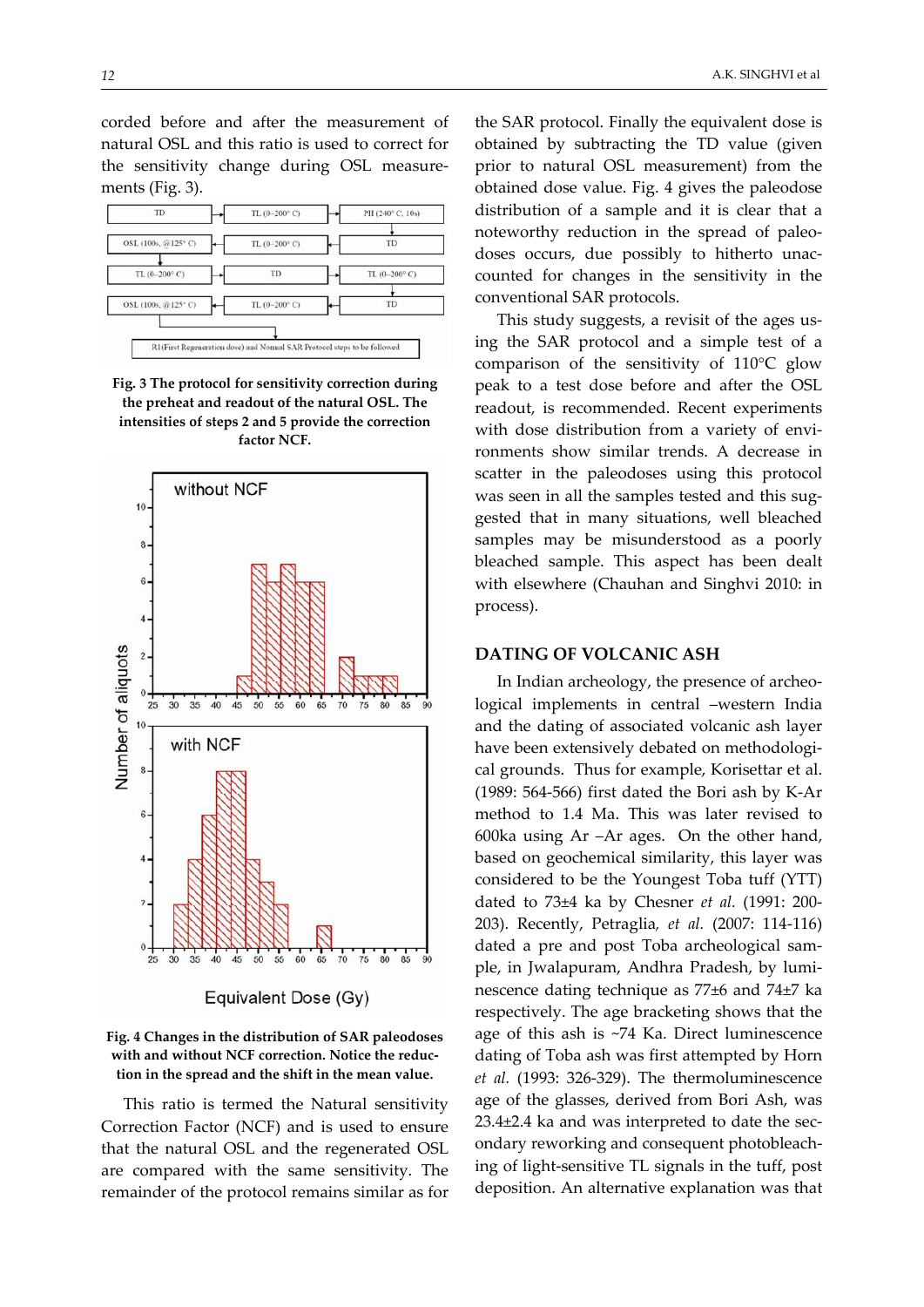*OF LUMINESCENCE APPLICATION TO ARCHEOLOGICAL CHRONOMETRY*

this ash suffered athermal fading. Not many ash beds have been dated in the Indian contexts.

To resolve some of the basic issues of dating volcanic ash in India, we initiated a systematic evaluation of the ash sample using a variety of approaches. Towards this, a volcanic ash layer sample from different stratigraphic contexts was taken such that the age of the ash bed could be constrained with SAR age on quartz grains from horizons that sandwich the ash layer. Based on field evidences, one of the ash layers was also considered as the Toba ash. Dating of sediments, above and below the ash layer, using SAR protocol for quartz, gave ages of ~52 and ~76 ka suggesting the age of the ash layer to be within the age range of 52‐76 ka. These ages however did not permit a clear resolution on the age except that the difference between this and ages on horizons above and below. Di‐ rect dating of the ash using TL‐ Multiple Ali‐ quot Additive Dose method, in blue emission window (430±30 nm) yielded an age of 47±8 ka. This age is twice that obtained by Horn*, et al.* (1993: 326‐329), suggesting that their inference of ash bed being reworked/redeposited (and hence not in primary context) was possibly correct. Using a correction procedure reported by Someshwararao (1996), the sensitivity correction procedure for athermal fading indicated a correction factor of 1.6 for the underestimated ages. The protocol is outlined in Fig. 5.



**Fig. 5 Correction procedure for fading using a sample‐ based analysis following Someshwarararao, 1996.**

The correction factor is the ratio of sensitivity at the time of burial  $(S_2=S_{21}-S_{22})$  to that asreceived sample  $(S_1 = S_{11} - S_{12})$ . This resulted in a value of 75±10 ka and is closer to its being the

YTT ash. We then attempted the Post IR IRSL SAR protocol, as introduced by Buylaert *et al.* (2009: 560‐565) (Fig 6) and the preliminary re‐ sults, gave an age ~70 ka.



**Fig. 6 Post IR IRSL SAR protocol for the dating of vol‐ canic ash (following Bayleaurt et al. 2009).**

It thus seems that the both the Sensitivity correction and the post IR IRSL SAR protocol work well. Fig. 7 provides typical optical decay curves obtained using IRSL and post IR IRSL elevated temperature measurements. The question remains that as to why they provide similar results and the physics that leads to this convergence needs further elucidation.



**Fig. 7 A typical IRSL and post IR IRSL optical decay curve for a fine grain sample of volcanic ash.**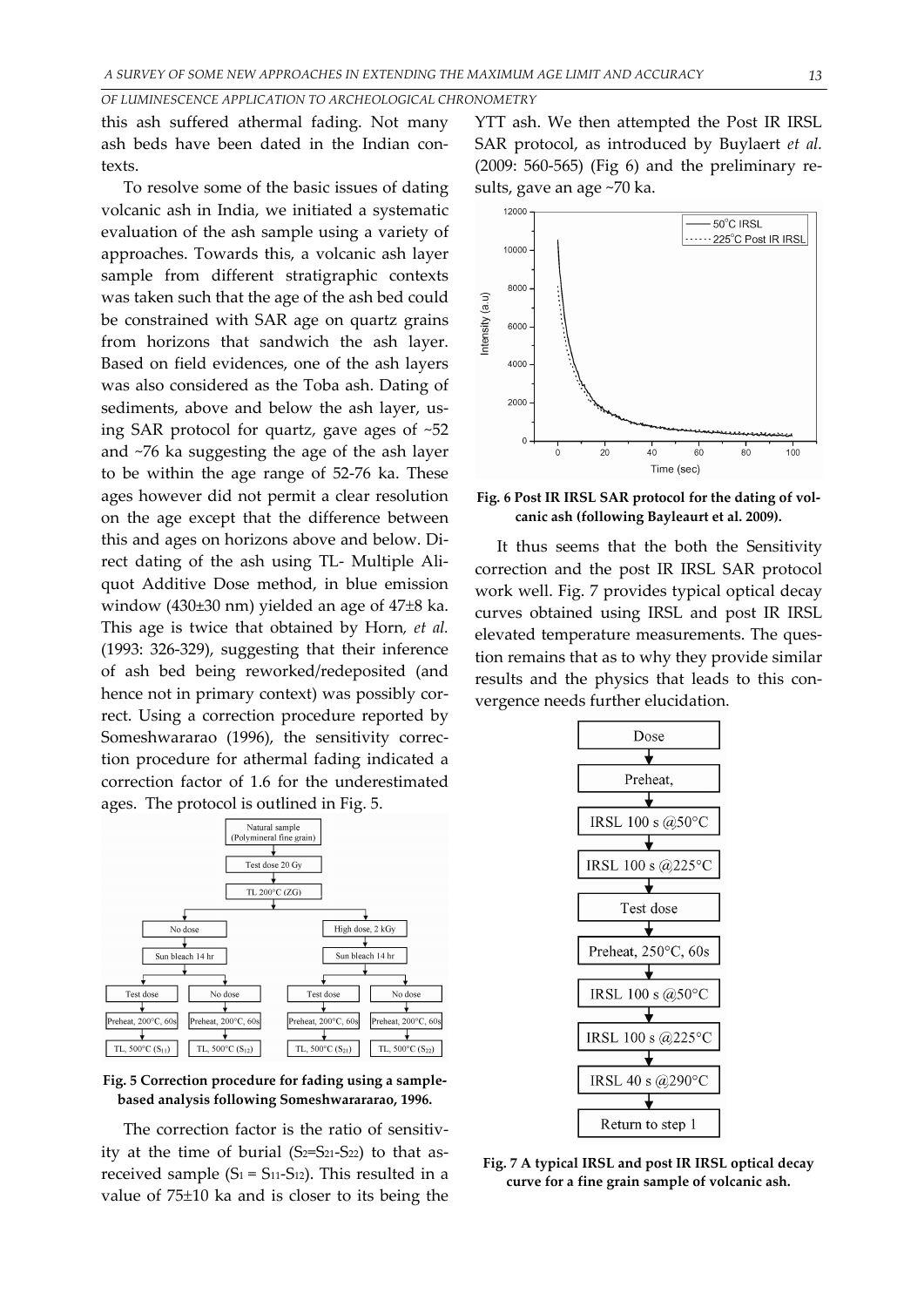### **CONCLUSIONS**

The conceptual formalism of three methodo‐ logical aspects of luminescence dating has been presented. Feasibility studies on these,

- 1. show the possibility of increasing the dating range, three fold,
- 2. indicate the potential for decreasing the systematic errors that can occur in SAR protocol in OSL, and

### **ACKNOWLEDGEMENTS**

AKS thanks S. Stokes for early collaboration on the sensitivity correction procedures in SAR pro‐ tocol. We thank Dr. R. Raj and Dr. N. Juyal for help with sample collections and Mr. P. Adhayaru for his sustained help with the instrumentation. We thanks the referees for their painstaking comments and for pointing out language flaws. But for them, the manuscript would not have been as palatable.

### **REFERENCES**

Aitken, M.J. 1985, *Thermoluminescence dating.* London: Academic Press

- Anikovich, M.V., A.A. Sinitsyn, J.F. Hoffecker, V.T. Holliday, V.V. Popov, S.N. Lisitsyn, S.L. For‐ man, G.M. Levkovskaya, G.A. Pospelova, I.E. Kuzʹmina, N.D. Burova, P. Goldberg, R.I. Macphail, B. Giaccio and N.D. Praslov 2007, Early Upper Paleolithic in eastern Europe and implications for the dispersal of modern humans. *Science* 315: 223‐226.
- Buylaert, J.P., A.S. Murray, K.J. Thomsen and M. Jain 2009, Testing the potential of an elevated temperature IRSL signal from K‐feldspar. *Radiation Measurements* 44: 560‐565.
- Chauhan, N., S. Anand, T. Palani Selvam, Y.S. Mayya and A.K. Singhvi 2009, Extending the maxi‐ mum age achievable in the luminescence dating of sediments using large quartz grains: A feasibility study. *Radiation Measurements* 44: 629‐633.
- Chauhan, N. and A. Singhvi 2010, Dispersion in SAR Paleodoses due to Spatial Heterogeniety of Natural Beta Dose. *Geochronometria* (submitted):
- Chawla, S., T.K. Gundu Rao and A.K. Singhvi 1998, Quartz thermoluminescence: Dose and dose‐ rate effects and their implications. *Radiation Measurements* 29: 53‐63.
- Chawla, S. and A.K. Singhvi 1989, Thermoluminescence dating of archaeological sediments. *Natur‐ wissenschaften* 76: 416‐418.
- Chesner, C.A., W.I. Rose, A. Deino, R. Drake and J.A. Westgate 1991, Eruptive history of Earthʹs largest Quaternary caldera (Toba,Indonesia) clarified. *Geology* 19: 200‐203.
- Duller, G.A.T. 2008, Single‐grain optical dating of Quaternary sediments: Why aliquot size matters in luminescence dating. *Boreas* 37: 589‐612.
- Fattahi, M. and S. Stokes 2003, Red luminescence from potassium feldspar for dating applications: A study of some properties relevant for dating. *Radiation Measurements* 37: 647‐660.
- Greilich, S., U.A. Glasmacher and G.A. Wagner 2005, Optical dating of granitic stone surfaces. *Ar‐ chaeometry* 47: 645‐665.
- Horn, P., D. Müller-Sohnius, D. Storzer and L. Zöller 1993, K-Ar-, Fission-Track-, and Thermoluminescence Ages of Quaternary Volcanic Tuffs and their bearing on Acheulian Artifacts from Bori, Kukdi Valley, Pune District, India. *Zeitschrift der Deutschen Geologischen Gesellschaft* 144: 326‐329.
- Huntley, D.J. 2006, An explanation of the power‐law decay of luminescence. *Journal of Physics Con‐ densed Matter* 18: 1359‐1365.

3. provide the prospects of improving the accuracy of ages in the case of volcanic ash beds. We sincerely hope that this re‐ port will induce other groups to test their efficacy.